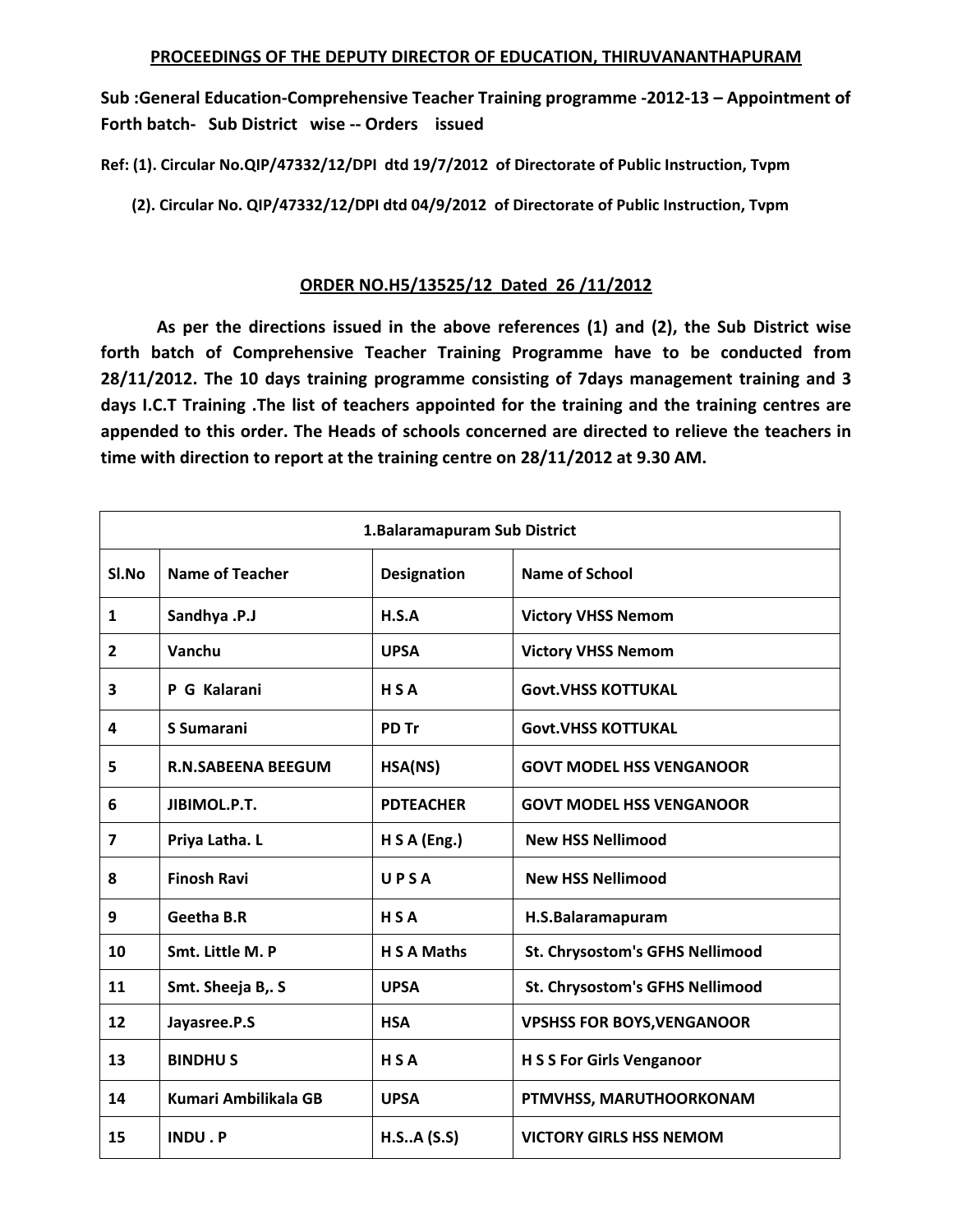| 16 | Vasantha.N.D             | U.P.S.A                 | <b>GOVT.H.S.S BALARAMAPURAM</b>    |
|----|--------------------------|-------------------------|------------------------------------|
| 17 | Sheeja Rani              | H.S.A(Nat Sci)          | <b>St Mary's HSS Vizhinjam</b>     |
| 18 | Mini .A.J                | <b>UPSA</b>             | <b>St Mary's HSS Vizhinjam</b>     |
| 19 | Mini K G                 | <b>LPSA</b>             | <b>Govt LPS Nellivila</b>          |
| 20 | Narayanankutty.N.V       | H.S.A Mal               | <b>GOVT.H.S.S BALARAMAPURAM</b>    |
| 21 | Sulaja S                 | <b>PD Teacher</b>       | <b>Govt UPS Puthichal</b>          |
| 22 | <b>Anitha S</b>          | <b>PD Teacher</b>       | <b>Govt UPS Athiyanoor</b>         |
| 23 | Nalini L                 | <b>PD Teacher</b>       | <b>Govt UPS Mulloorpanavila</b>    |
| 24 | Prasannakumari GT        | <b>PD Teacher</b>       | Govt UPS Venganoor Bhagavathinada  |
| 25 | Deepa S S                | <b>PD Teacher</b>       | <b>Govt LPBS Chowara</b>           |
| 26 | Shijitha O               | <b>PD Teacher</b>       | <b>Govt HA LPS Vizhinjam</b>       |
| 27 | <b>Prabha S</b>          | <b>PD Teacher</b>       | <b>Govt PV LPS Kuzhivila</b>       |
| 28 | Latha M S                | <b>PD Teacher</b>       | <b>Govt LV LPS Mulloor</b>         |
| 29 | <b>Beena MS</b>          | <b>PD Teacher</b>       | <b>Govt LPS Muttacud</b>           |
| 30 | Chandrika K S            | <b>PD Teacher</b>       | <b>Govt SV LPS Pooncode</b>        |
| 31 | Jayasreelatha L T        | <b>PD Teacher</b>       | <b>Govt LPS Thongal Nellimoodu</b> |
| 32 | Ida Selin D B            | <b>LPSA</b>             | <b>LMS LPS Mangalathukonam</b>     |
| 33 | Shylaja Devi C           | <b>UPSA</b>             | <b>St Josephs UPS Venniyoor</b>    |
| 34 | <b>Beljith RS</b>        | <b>LPSA</b>             | <b>SAS UPS Venganoor</b>           |
| 35 | Sreekala O               | <b>UPSA</b>             | <b>SRS UPS Pallichal</b>           |
| 36 | Girija Kumari P S        | <b>Sewing Teacher</b>   | <b>SN UPS Katachalkuhy</b>         |
| 37 | Prasannakumari I         | <b>LPSA</b>             | <b>SN UPS Katachalkuhy</b>         |
| 38 | Sreelatha L              | <b>UPSA</b>             | <b>MV UPS Chowara</b>              |
| 39 | <b>Sunitha M</b>         | <b>Sanskrit Teacher</b> | <b>LM UPS Adimalathura</b>         |
| 40 | <b>Raichel Fernandez</b> | <b>LPSA</b>             | <b>St Marys LPS Vizhinjam</b>      |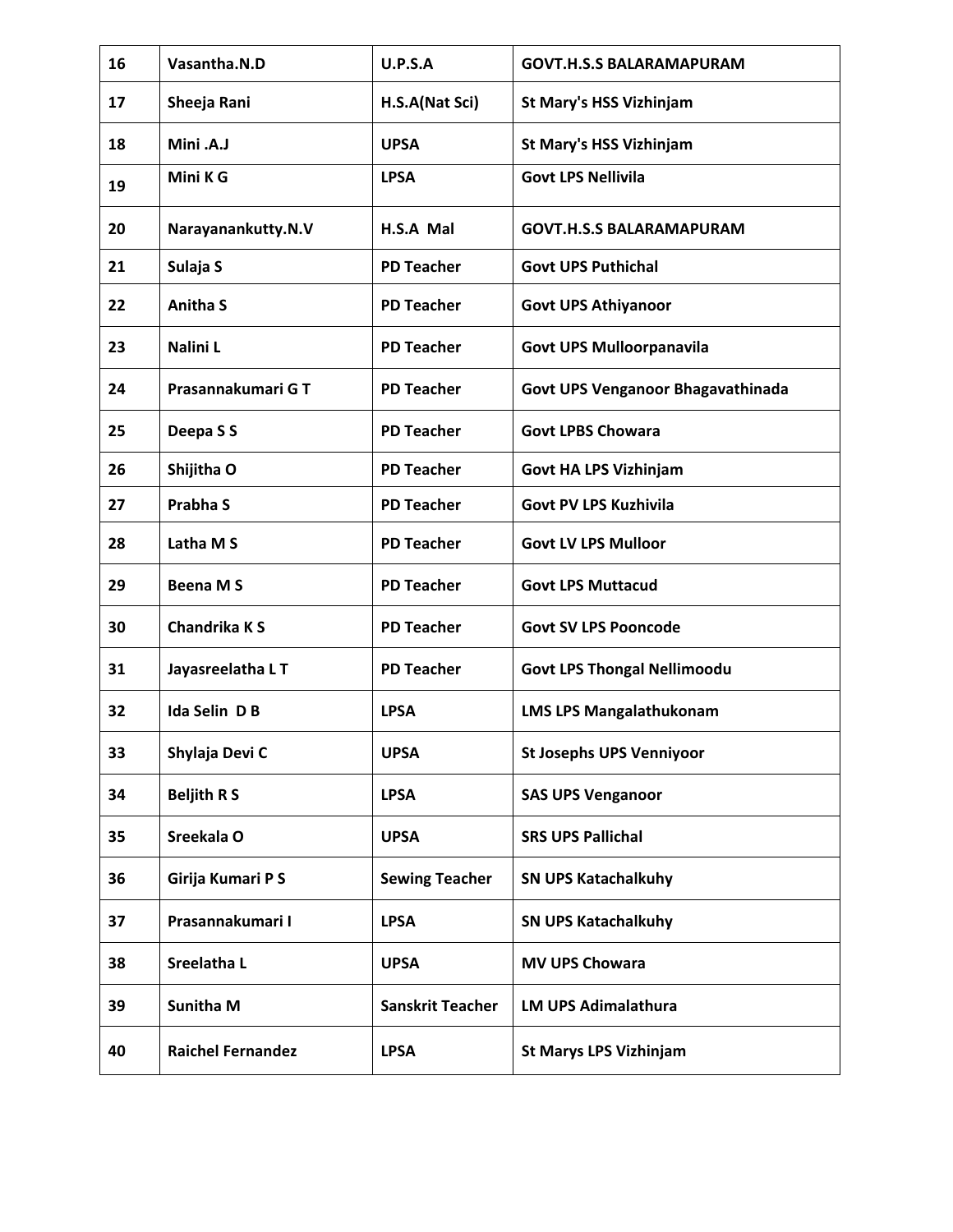| 2. Kattakada BRC        |                            |                    |                                      |
|-------------------------|----------------------------|--------------------|--------------------------------------|
| Sl.No                   | <b>Name of Teacher</b>     | <b>Designation</b> | <b>Name of School</b>                |
| $\mathbf{1}$            | RAJANY.O                   | <b>HSA</b>         | <b>GOVT VHSS MALAYINKIL</b>          |
| $\overline{2}$          | <b>SUDHARMAKUMARI.S</b>    | <b>PD TEACHER</b>  | <b>GOVT VHSS MALAYINKIL</b>          |
| 3                       | <b>Binu Rose .P.J(Eng)</b> | <b>HSA</b>         | <b>St.Xaviers HSS, Peyad</b>         |
| 4                       | Sugandhi.S                 | <b>UPSA</b>        | <b>St.Xaviers HSS, Peyad</b>         |
| 5                       | Sushama.S.S                | H.S.A Mal          | <b>Govt H.S.S Neyyardam</b>          |
| 6                       | Jalaja.p                   | P.D.Tr             | <b>Govt H.S.S Neyyardam</b>          |
| $\overline{\mathbf{z}}$ | Rajan.P.D                  | <b>H.S.A Maths</b> | M.G.M.H.S.Poozhanadu                 |
| 8                       | SHEELAKUMARI.              | <b>UPSA</b>        | GOVT.V.H.S.S.PARUTHIPPALLY           |
| 9                       | <b>SIJA</b>                | H.S.A              | GOVT.V.H.S.S.PARUTHIPPALLY           |
| 10                      | <b>G.S.GOPA KUMAR</b>      | <b>HSA</b>         | <b>DVMNMHS Maranallur</b>            |
| 11                      | <b>ABHILASH K.V</b>        | <b>UPSA</b>        | <b>DVMNMHS Maranallur</b>            |
| 12                      | <b>S.A.SANAL KUMAR</b>     | <b>HSAPS</b>       | <b>JHSS Ottasekharamangalam</b>      |
| 13                      | <b>P.V.PRAVEEN</b>         | <b>UPSA</b>        | <b>JHSS Ottasekharamangalam</b>      |
| 14                      | <b>J.R.SHEEJA ALEX</b>     | H.S.A.Hindi        | L.M.S.H.S.S.CHEMBOOR                 |
| 15                      | <b>D.V.SAUMYA</b>          | <b>U.P.S.A</b>     | L.M.S.H.S.S.CHEMBOOR                 |
| 16                      | Sobhanakumari D            | <b>Sewing</b>      | <b>Vavode HS</b>                     |
| 17                      | <b>SREEKALA.S.G</b>        | HSA(ENG)           | <b>G HS PLAVOOR</b>                  |
| 18                      | R.Sheela                   | <b>HSA</b>         | <b>NSSHS CHOWALLOOR</b>              |
| 19                      | S.R.Lekha                  | <b>UPSA</b>        | <b>NSSHS CHOWALLOOR</b>              |
| 20                      | <b>MANJU I.S</b>           | <b>UPS A</b>       | <b>Govt.HSS Mylachal</b>             |
| 21                      | Kamalamma C                | Pry Tr             | <b>LMLPS Mylakkara</b>               |
| 22                      | Jayaprakash N.P            | Pry Tr             | <b>GLPS Cherucode</b>                |
| 23                      | Gilbert Raj V.J            | Pry Tr             | <b>LMS LPS Mulayara</b>              |
| 24                      | Hyrunisa A                 | Pry Tr             | <b>MPMLPS Killy</b>                  |
| 25                      | Lathika L.K                | Pry Tr             | <b>St.Mary's LPS Kundamanbhagom</b>  |
| 26                      | Dileep R                   | Pry Tr             | <b>TKDM UPS Panniyode</b>            |
| 27                      | Sunil S                    | Pry Tr             | <b>RCLPS Keezharoor</b>              |
| 28                      | Shali G.L                  | Pry Tr             | <b>LPS Thoongapara</b>               |
| 29                      | Janet                      | Pry Tr             | <b>St. Theresa's UPS Konniyoor</b>   |
| 30                      | <b>Pratheesh Chandran</b>  | Pry Tr             | <b>SGNM LPS Marthandeswaram</b>      |
| 31                      | Ramachandrankani A         | Pry Tr             | <b>GUPS Kuttamala</b>                |
| 32                      | <b>Kumari Sindhu</b>       | Pry Tr             | <b>LPS vavode</b>                    |
| 33                      | <b>Biju P</b>              | Pry Tr             | <b>SNDP LPS Plampazhinji</b>         |
| 34                      | Remani D                   | Pry Tr             | <b>GLPS Paruthippally</b>            |
| 35                      | <b>Bindhu Varghese</b>     | Pry Tr             | <b>St.Mary's UPS Marigiri</b>        |
| 36                      | <b>Cicilet Bai</b>         | Pry Tr             | <b>LMS LPS Arumalloor</b>            |
| 37                      | Lalitha D                  | Pry Tr             | <b>LMS UPS Uriacode</b>              |
| 38                      | V ThrithuaRubi             | Pry Tr             | <b>St. Thresia's LPS Veliyamcode</b> |
| 39                      | Usha S.S                   | Pry Tr             | <b>St.Anna's LPS Kallikkad</b>       |
| 40                      | Anila Devi M.S             | Pry Tr             | <b>St.Francis LPS Ezhacode</b>       |
|                         |                            |                    |                                      |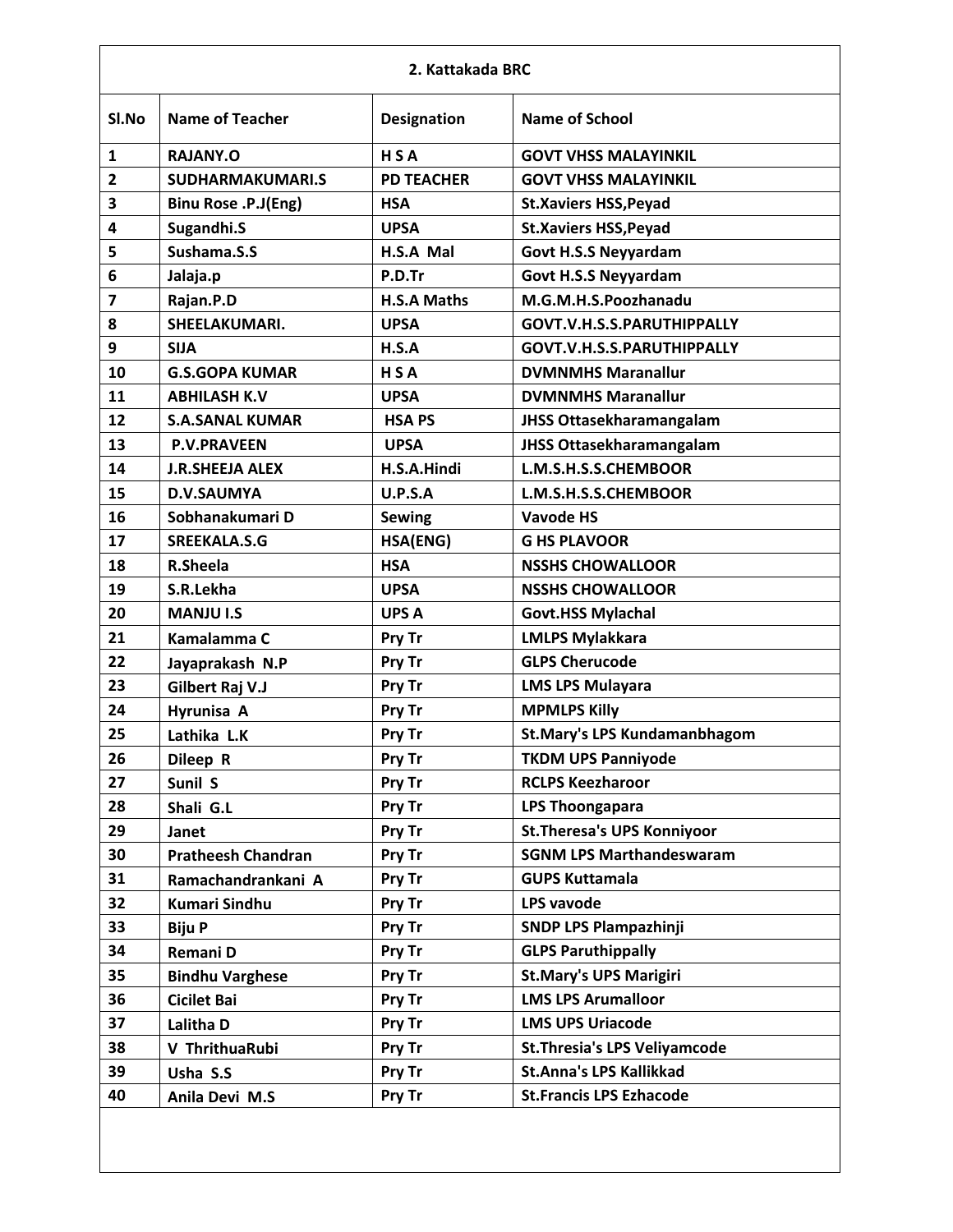|                         | 3. Neyyattinkara BRC         |                    |                                                   |  |
|-------------------------|------------------------------|--------------------|---------------------------------------------------|--|
| Sl.No                   | <b>Name of Teacher</b>       | <b>Designation</b> | <b>Name of School</b>                             |  |
| $\mathbf{1}$            | <b>SHEEBARANI R R</b>        | <b>H S A MAL</b>   | <b>GVHSS POOVAR</b>                               |  |
| $\overline{2}$          | <b>RIYAS A R</b>             | UPSA               | <b>GVHSS POOVAR</b>                               |  |
| 3                       | S. Celingrace                | <b>HSA Mal</b>     | <b>Victory VHSS Olathanni</b>                     |  |
| 4                       | G. Biju                      | <b>UPSA</b>        | <b>Victory VHSS Olathanni</b>                     |  |
| 5                       | Jayawardhane N P             | H S A (Mat)        | Govt. HSS. Marayamuttom                           |  |
| 6                       | Ajanthadevi                  | P D Teacher        | Govt. HSS. Marayamuttom                           |  |
| $\overline{\mathbf{z}}$ | <b>HELEN SALY.Y</b>          | HSA(PS)            | <b>PKSHSS Kanjiramkulam</b>                       |  |
| 8                       | PREMACHANDRA.G.S             | <b>UPSA</b>        | <b>PKSHSS Kanjiramkulam</b>                       |  |
| 9                       | AmalRaj<br>T                 | H S A(SS)          | Govt. L V H S S Arayoor                           |  |
| 10                      | C <sub>R</sub><br>Suja       | UPSA               | Govt. L V H S S Arayoor                           |  |
| 11                      | <b>M. AVAMO</b>              | L.P.S.A            | <b>KANJIRAMKULAM PANCHAYATH H S</b>               |  |
| 12                      | <b>PRABHA K</b>              | H.S.A(PS)          | KANJIRAMKULAM PANCHAYATH H S                      |  |
| 13                      | J.Sumangala                  | <b>HSA</b>         | <b>L.M.S. H.S.S AMARAVILA</b>                     |  |
| 14                      | Selin Margert. K.S           | <b>UPSA</b>        | <b>L.M.S H.S.S AMARAVILA</b>                      |  |
| 15                      | Sree Rekha, N. K             | <b>H SA NS</b>     | Vrindavan HS Vlathunkara                          |  |
| 16                      | <b>SAJIRAJ VICTOR</b>        | UPSA.              | Vrindavan HS Vlathunkara                          |  |
| 17                      | DEEPA. K.L                   | UPSA               | M.V. HIGHER SECONDARY SCHOOL,<br><b>ARUMANOOR</b> |  |
| 18                      | SAIDA, K.C.                  | HSA                | M.V. HIGHER SECONDARY SCHOOL,<br><b>ARUMANOOR</b> |  |
| 19                      | Rasmi.B.C                    | HSA(Mat)           | PGMVHSS, Pullamala                                |  |
| 20                      | <b>ALPHONSI</b>              | <b>UPSA</b>        | <b>VIMALA HRIDAYA H.S. VIRALY</b>                 |  |
| 21                      | <b>Celeena Glory.C.R</b>     | <b>LPSA</b>        | <b>LMS LPS Thirupuram</b>                         |  |
| 22                      | <b>Nobile Gracy.J.A</b>      | <b>LPSA</b>        | <b>LMS LPS Arayoor</b>                            |  |
| 23                      | <b>B.Vanaja</b>              | <b>LPSA</b>        | <b>St Thresia's LPS Olathanni</b>                 |  |
| 24                      | J.Suganthi                   | <b>LPSA</b>        | <b>LMS LPS Karichal</b>                           |  |
| 25                      | Sheeja.V.Moses               | <b>LPSA</b>        | <b>LMS LPSThozhukkal</b>                          |  |
| 26                      | Santhi Devi.s                | <b>LPSA</b>        | <b>LMS LPS Kodankara</b>                          |  |
| 27                      | Cicily.C.m                   | <b>LPSA</b>        | RC LPS Udiyankulangara                            |  |
| 28                      | Anitha sumam.J.P             | <b>LPSA</b>        | <b>LMS LPS Neyyattinkara</b>                      |  |
| 29                      | Mini.C.L                     | <b>LPSA</b>        | St Theresas convent neyyattinkara                 |  |
| 30                      | Geetha.J                     | <b>LPSA</b>        | <b>MSC LPS Maruthathoor</b>                       |  |
| 31                      | <b>Bhaktha Valsalan</b>      | <b>UPSA</b>        | <b>St Peter's UPS Vlathankara</b>                 |  |
| 32                      | <b>Joice Beatriee Ambika</b> | <b>LPSA</b>        | <b>St Mary's Mariayapuram</b>                     |  |
| 33                      | <b>Kumari Sheela.M.K</b>     | <b>LPSA</b>        | <b>St Mary's LPGS Pulluvila</b>                   |  |
| 34                      | <b>S.L Renjini</b>           | <b>LPSA</b>        | <b>BFM LPS Perumpazhuthoor</b>                    |  |
| 35                      | Jaya .S                      | <b>LPSA</b>        | <b>St Anderw's LPS Karumkulam</b>                 |  |
| 36                      | C.B Baiju                    | <b>PD Teacher</b>  | <b>Govt Moh.LPS Pulluvila</b>                     |  |
| 37                      | Ammukutty.A                  | <b>PD Teacher</b>  | <b>Govt LPS Marayamuuttom</b>                     |  |
| 38                      | V.L.Rajalekshmi              | <b>PD Teacher</b>  | <b>Govt JBS Neyyattinkara</b>                     |  |
| 39                      | Girija.S                     | <b>PD Teacher</b>  | Govt LPBS Perumkadavila                           |  |
| 40                      | K.I.Bindhu                   | <b>PD Teacher</b>  | <b>Govt UPS Sasthanthala</b>                      |  |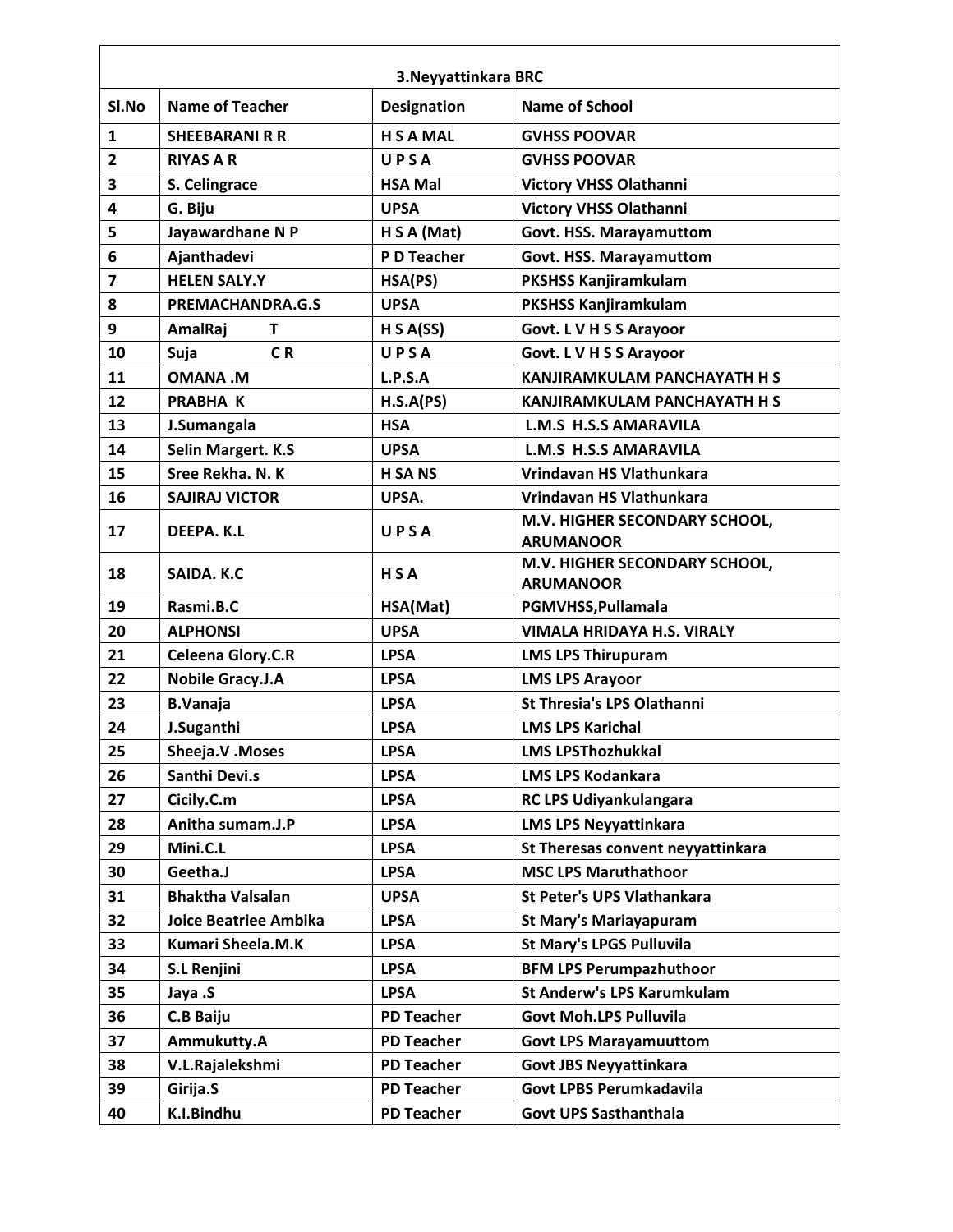## **4.PARASSALA BRC**

| Sl.No                   | <b>Name of Teacher</b>   | <b>Designation</b> | <b>Name of School</b>              |
|-------------------------|--------------------------|--------------------|------------------------------------|
| $\mathbf{1}$            | Letha. S.S               | <b>HSA</b>         | <b>EVANS HS PARASSALA</b>          |
| $\overline{2}$          | S.Jayaprabha             | HSA(Maths)         | <b>Govt.GHS DHANUVACHAPURAM</b>    |
| 3                       | <b>Binitha.A.S</b>       | <b>PD Teacher</b>  | <b>Govt.GHS DHANUVACHAPURAM</b>    |
| 4                       | Sasikala Kumari.C.S      | <b>U.P.S.A</b>     | <b>St.John's H.S.S Undancode</b>   |
| 5                       | <b>Maheswari Amma</b>    | H.S.A              | <b>St.John's H.S.S Undancode</b>   |
| 6                       | <b>Jyothy S</b>          | <b>HSA</b>         | :Govt.KVHS AYIRA                   |
| $\overline{\mathbf{z}}$ | Pradeep kumar K.S        | <b>UPSA</b>        | :Govt.KVHS AYIRA                   |
| 8                       | <b>WILFRED DAS.D.A</b>   | <b>UP</b>          | <b>GHSS ANAVOOR</b>                |
| 9                       | <b>SUNITHAKUMARI.A.S</b> | <b>HAS</b>         | <b>GHSS ANAVOOR</b>                |
| 10                      | PRABHA.P                 | H.S.A              | GOVT:V&H.S.S.KULATHOOR             |
| 11                      | LATHA.A                  | <b>UPSA</b>        | GOVT:V&H.S.S.KULATHOOR             |
| 12                      | Yamuna Rani. I           | <b>HSA</b>         | <b>PPMHS Karakonam</b>             |
| 13                      | <b>Beena Mole. B</b>     | <b>Sewing</b>      | <b>PPMHS Karakonam</b>             |
| 14                      | <b>VERGIN</b>            | <b>PD TEACHER</b>  | <b>GOVT V&amp;HSS PARASSALA</b>    |
| 15                      | <b>SHAINY V.M MABLE</b>  | H S A(MAL)         | <b>GOVT V&amp;HSS PARASSALA</b>    |
| 16                      | N.Radhakrishnan Nair     | H.S.A.             | <b>St:Mathew's H S; Pozhiyoor</b>  |
| 17                      | V.Leion                  | <b>UPSA</b>        | <b>NKMGHSS Dhanuvachapuram</b>     |
| 18                      | V.Prabhakumari           | H S A Mal          | <b>NKMGHSS Dhanuvachapuram</b>     |
| 19                      | Shobana Kumari           | U.P.S.A            | <b>Samuel LMS HS Parassala</b>     |
| 20                      | VijaKumari               | H.S.A              | <b>Samuel LMS HS Parassala</b>     |
| 21                      | <b>D.S Ramachandran</b>  | <b>UPSA</b>        | <b>Govt UPS Pozhiyoor</b>          |
| 22                      | J.Sobhana                | PD.Tr              | <b>Govt .LPS Inchivila</b>         |
| 23                      | C.P.Beena                | <b>LPSA</b>        | <b>LMS LPS Palukal</b>             |
| 24                      | Sheeba .E.Premkumari     | PD.Tr              | <b>Govt HW LPS Kunnathukal</b>     |
| 25                      | S.R.Mercy                | <b>LPSA</b>        | <b>BM LPS Valiyavila</b>           |
| 26                      | R.Geetha                 | <b>LPSA</b>        | <b>LMS LPS Emblikonam</b>          |
| 27                      | J.JayaSekhar             | PD.Tr              | <b>Govt LPS Ayinkamam</b>          |
| 28                      | Sheeja Daniel.A          | <b>UPSA</b>        | <b>LMS LPS Perinbakonam</b>        |
| 29                      | <b>C.P.Mercy Jeslet</b>  | <b>LPSA</b>        | <b>LMS LPS Udiyamkulam</b>         |
| 30                      | Sheeja.A.S               | PD.Tr              | <b>Govt LPS Parasuvaikal</b>       |
| 31                      | P.Amala Pushpam          | <b>UPSA</b>        | JayaMatha UPS Manoor               |
| 32                      | N.S.Anitha               | <b>LPSA</b>        | <b>SALPS Kurumkutty</b>            |
| 33                      | K.Ajitha                 | <b>LPSA</b>        | <b>LMS LPS Ponnamkulam</b>         |
| 34                      | C.V Lekha                | <b>UPSA</b>        | St.Joseph's UPS Pottayilkada       |
| 35                      | A.Luckose                | <b>LPSA</b>        | <b>MSC LPS Cheriyakollakudayal</b> |
| 36                      | <b>B.S.KrishnaLekha</b>  | <b>UPSA</b>        | <b>Evans UPS Parassala</b>         |
| 37                      | S.SreeKumari             | <b>LPSA</b>        | AM LPS Kallimootukani              |
| 38                      | K.R.LilaRani             | <b>LPSA</b>        | <b>LMS LPS Panachamoodu</b>        |
| 39                      | Baby.B                   | <b>LPSA</b>        | <b>St.George's LPS Amboori</b>     |
| 40                      | Shibi.R.S                | <b>LPSA</b>        | <b>HM LPS Karacode</b>             |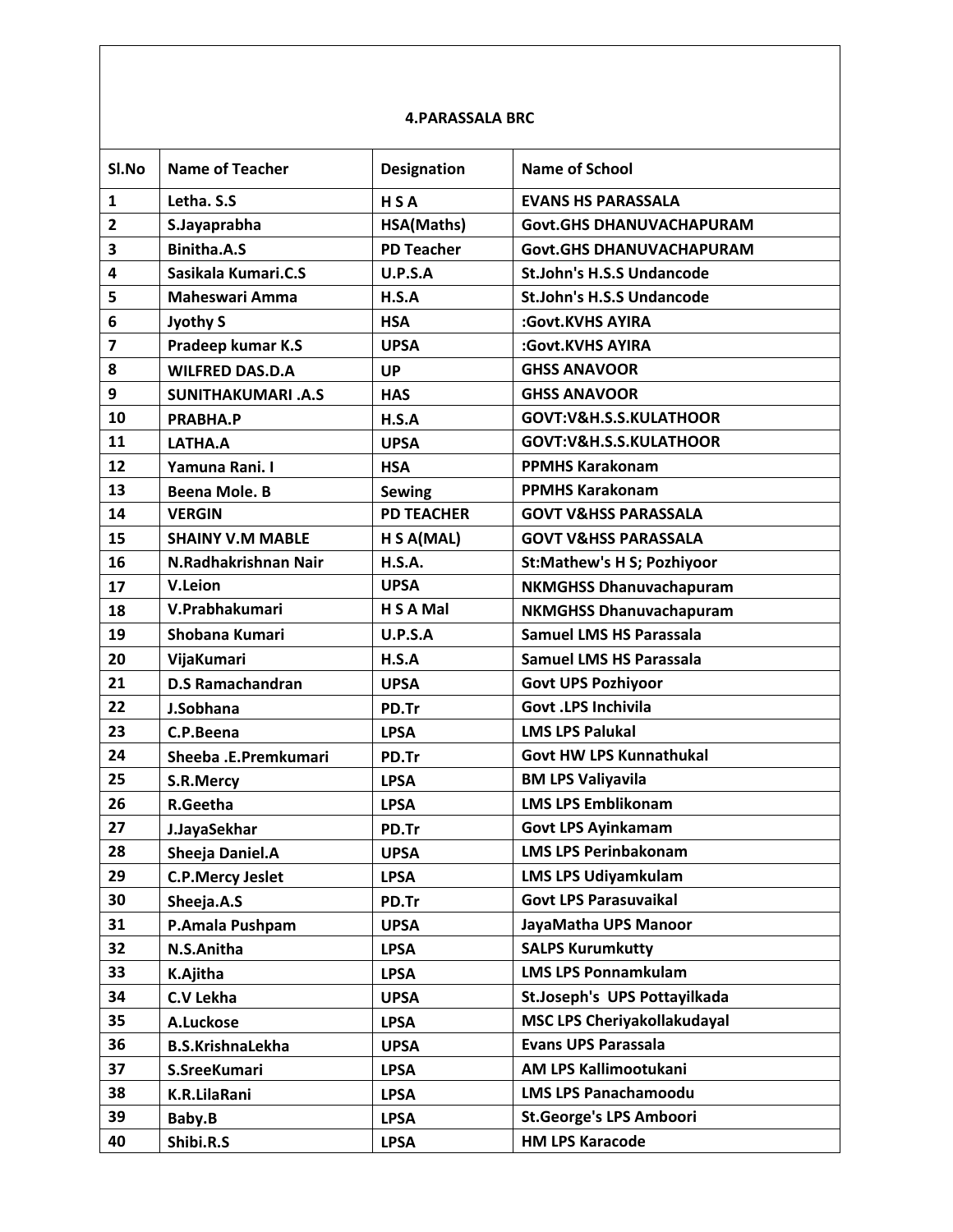| <b>5.BRC TVM NORTH</b>  |                                |                    |                                      |
|-------------------------|--------------------------------|--------------------|--------------------------------------|
| SI.No                   | <b>NAME</b>                    | <b>DESIGNATION</b> | <b>NAME OF SCHOOL</b>                |
| $\mathbf{1}$            | Radha Krishnan.P.R             | <b>UPSA</b>        | <b>Model Girls Pattom</b>            |
| $\overline{2}$          | <b>Baby Thomas</b>             | <b>UPSA</b>        | <b>Govt HS Girls Peroorkada</b>      |
| 3                       | Jayanath.S                     | <b>UPSA</b>        | <b>Govt HS Katchani</b>              |
| 4                       | Ajitha. M.S                    | <b>UPSA</b>        | <b>Govt HS Vattiyoorkavu</b>         |
| 5                       | Shantha. C                     | <b>UPSA</b>        | <b>PSNM Peroorkada</b>               |
| 6                       | P.S.Chandra                    | <b>HSA</b>         | <b>Govt HS Mannanthala</b>           |
| $\overline{\mathbf{z}}$ | Vijaya Kumar. J                | <b>HSA</b>         | <b>Govt HS Karikkakom</b>            |
| 8                       | Latha.K                        | <b>HSA</b>         | <b>City HS</b>                       |
| 9                       | Shylaja Bhai.C.M               | <b>HSA</b>         | <b>SMV HS TVPM</b>                   |
| 10                      | <b>Pushpa George</b>           | <b>HSA</b>         | <b>GV Raja</b>                       |
| 11                      | Sheela .S.S                    | <b>HSA</b>         | <b>CLHS Peroorkada</b>               |
| 12                      | <b>Latha Mathew</b>            | <b>HSA</b>         | St. Gorett's HS                      |
| 13                      | <b>Bindhu</b>                  | <b>UPSA</b>        | <b>NSS Palkulangara</b>              |
| 14                      | <b>Margaret Macy</b>           | <b>HSA</b>         | <b>St. Mary's Vettukaud</b>          |
| 15                      | <b>Mariamma George (Jolly)</b> | <b>HSA</b>         | <b>St. Mary's Pattom</b>             |
| 16                      | <b>Daniel kutty</b>            | <b>LPSA</b>        | <b>St.Gorettis LPS Nalanchira</b>    |
| 17                      | Mariam. C. John                | <b>HSA</b>         | St. John's Nalanchira                |
| 18                      | Sherly .A                      | <b>UPSA</b>        | ST. Roch's HS                        |
| 19                      | M. Bhavani                     | <b>UPSA</b>        | Fort HS                              |
| 20                      | Varghese . M                   | <b>UPSA</b>        | St. Joseph HS                        |
| 21                      | <b>B.Shahina Beevi</b>         | <b>LPSA</b>        | <b>SCP Home GLPS Pazhavangadi</b>    |
| 22                      | S.Jayan                        | <b>UPSA</b>        | <b>GUPS Kumarapuram</b>              |
| 23                      | R.Jayasree                     | <b>UPSA</b>        | <b>UPS Valiyaudeswaram</b>           |
|                         | <b>Anitha Jose</b>             | <b>LPSA</b>        | The Kinter Garten Nursary & LPS      |
| 24                      |                                |                    | <b>Nanthancode</b>                   |
| 25                      | <b>Mary Sherin.K.C</b>         | <b>LPSA</b>        | <b>Holy Cross LPS Paruthippara</b>   |
| 26                      | <b>Jolly Joseph</b>            | <b>LPSA</b>        | <b>St.Gorettis LPS Nalachira</b>     |
| 27                      | Sudharmma T                    | <b>UPSA</b>        | <b>GUPS kumarapuram</b>              |
| 28                      | Geethakumari T                 | <b>UPSA</b>        | <b>GUPS Kusavarkal</b>               |
| 29                      | Sujithra                       | <b>LPSA</b>        | <b>GLPS Valiyaudeswaram</b>          |
| 30                      | <b>AM Remakumari</b>           | <b>LPSA</b>        | <b>GHS LPS Peroorkada</b>            |
| 31                      | Suni Joseph                    | <b>LPSA</b>        | <b>St.Gorettis LPS Nalanchira</b>    |
| 32                      | Noorjahan H                    | <b>UPSA</b>        | <b>VMJ UPS Vallakkadavu</b>          |
| 33                      | <b>Anil Jose.TP</b>            | <b>LPSA</b>        | Concordia Lutheran UPS Peroorkada    |
| 34                      | <b>Mini AS</b>                 | <b>LPSA</b>        | <b>G.San.HS LPS Fort</b>             |
| 35                      | <b>Elizebeth Lidiya.G</b>      | <b>LPSA</b>        | <b>St.Marys Convent LPS Vettukad</b> |
| 36                      | S.Kavitha                      | <b>UPSA</b>        | <b>UPS Thampanoor</b>                |
| 37                      | K.R.Mayambika                  | <b>LPSA</b>        | <b>GUPS Ulloor</b>                   |
| 38                      | Sreeja P Nair                  | <b>LPSA</b>        | <b>GUPS Chettikulangara</b>          |
| 39                      | <b>Brijith A</b>               | <b>LPSA</b>        | <b>Holy Cross LPS Paruthippara</b>   |
| 40                      | <b>Linda Albert</b>            | <b>LPSA</b>        | <b>St.Annes LPS Pettah</b>           |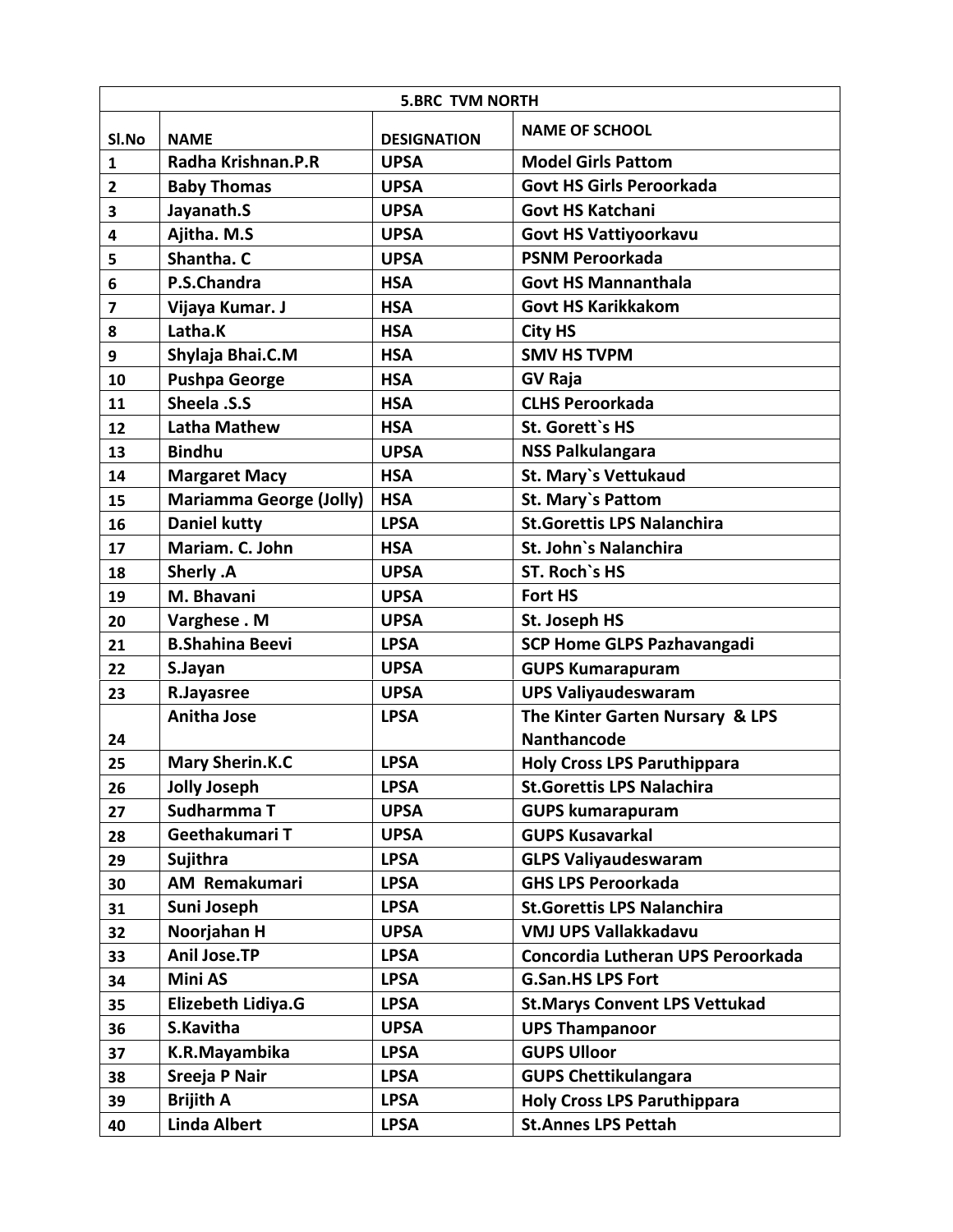| <b>6.BRC TVM South</b>  |                          |                    |                                     |
|-------------------------|--------------------------|--------------------|-------------------------------------|
| Sl.No                   | <b>NAMF</b>              | <b>DESIGNATION</b> | <b>NAME OF SCHOOL</b>               |
| 1                       | Leela Kumari             | <b>UPSA</b>        | <b>Model BHSS Chalai</b>            |
| $\overline{2}$          | Vimala. S                | <b>HSA</b>         | <b>Girls HSS Karamana</b>           |
| 3                       | <b>Geetha Padmam</b>     | <b>HSA</b>         | <b>GHSS Cotton Hill</b>             |
| 4                       | Radha.R.R                | <b>HSA</b>         | St. Joseph HSS TVPM                 |
| 5                       | Indu lekha               | <b>UPSA</b>        | <b>Girls HS Chalai</b>              |
| 6                       | Gigi John                | <b>UPSA</b>        | <b>HS For Deaf</b>                  |
| $\overline{\mathbf{z}}$ | Bindu K. I               | <b>HSA</b>         | <b>HS Jegathy</b>                   |
| 8                       | Rani. N.D                | <b>HSA</b>         | <b>HS Pappanamcode</b>              |
| 9                       | Girija Gopi              | <b>HSA</b>         | <b>HS Kalady</b>                    |
| 10                      | Vijaya Kumar. B          | <b>UPSA</b>        | <b>BHSS Karaman</b>                 |
| 11                      | I. Sumala Bai            | <b>HSA</b>         | <b>Govt Tamil HS Chalai</b>         |
| 12                      | Usha Ragavan             | <b>UPSA</b>        | <b>Central HS East Fort</b>         |
| 13                      | Thulasi. A               | <b>UPSA</b>        | <b>HSS Punnamoodu</b>               |
| 14                      | <b>C.R Balu</b>          | <b>UPSA</b>        | <b>VHSS for Girls Manacaud</b>      |
| 15                      | Girija .T.S              | <b>HSA</b>         | <b>CLHS Peroorkada</b>              |
| 16                      | Saraswathi Amma          | <b>HSA</b>         | <b>Fort HS TVPM</b>                 |
| 17                      | Latha. T.A               | <b>HSA</b>         | <b>RKD NSS Sasthamangalam</b>       |
| 18                      | S. Saji Das              | <b>UPSA</b>        | <b>AMHS Thirumala</b>               |
| 19                      | Sunitha . S. R           | <b>UPSA</b>        | <b>VHSSfor Girls Thiruvallom</b>    |
| 20                      | M. Lalithambika          | <b>UPSA</b>        | <b>CMGHS Poojapura</b>              |
| 21                      | PRABHA.K.                | <b>LPSA</b>        | <b>RCLPS KALLIYIL</b>               |
| 22                      | SALU.P.T.                | <b>LPSA</b>        | <b>MSCLPS THRIVIKRAMANGALAM</b>     |
| 23                      | <b>S.R.REJIMOL JACOB</b> | <b>UPSA</b>        | <b>ST.JOHNS ANCHAMADA</b>           |
| 24                      | <b>JOHNSON GEORGE</b>    | <b>LPSA</b>        | <b>MSCLPS PONNUMANGALAM</b>         |
| 25                      | ALOSHY.T.D.              | <b>LPSA</b>        | <b>ST.ANTONY'S LPS POOZHIKKUNNU</b> |
| 26                      | REENA JASMINE.L.E.       | <b>LPSA</b>        | <b>SALPS KAKKAMOOLA</b>             |
| 27                      | <b>N.S.SANGEETHA</b>     | <b>UPSA</b>        | <b>NEW UPS SANTHIVILA</b>           |
| 28                      | <b>M.SUJAYA</b>          | <b>LPSA</b>        | <b>LMS LPS KUDUMBANNOOR</b>         |
| 29                      | DIVYA.J.DANIEL           | <b>LPSA</b>        | <b>HOLY CROSS PALAPPOOR</b>         |
| 30                      | <b>REENA T.IDICHIRA</b>  | <b>LPSA</b>        | <b>MSC LPS VELLAYANI</b>            |
| 31                      | <b>NANDHU NARENDRAN</b>  | <b>LPSA</b>        | <b>BNV LPS PUNCHAKKARI</b>          |
| 32                      | BINDU.K.V.               | <b>LPSA</b>        | <b>SSD SISUVIHAR UPS</b>            |
| 33                      | SUTHARSANAN.D.           | <b>LPSA</b>        | <b>PSMUPS MUTTATHARA</b>            |
| 34                      | SREEJA.R.NAIR            | <b>PDT</b>         | <b>WLPS KOLIACODE</b>               |
| 35                      | SUPRABHA.V.S.            | <b>PDT</b>         | <b>GLPS KUNNAPPUZHA</b>             |
| 36                      | AJITHA KUMARI.C.A.       | <b>PDT</b>         | <b>GLPS MANGAUD</b>                 |
| 37                      | <b>MANZOOR</b>           | <b>PDT</b>         | <b>GLPS METTUKKADA</b>              |
| 38                      | <b>REGINA.P.</b>         | <b>PDT</b>         | <b>GLPS MUDAVANMUGAL</b>            |
| 39                      | <b>S.SREELETHA</b>       | <b>PDT</b>         | <b>GLPS PANGODU</b>                 |
| 40                      | <b>K.MINI KUMARI</b>     | <b>LPSA</b>        | <b>HSLPS PAPPANAMCODE</b>           |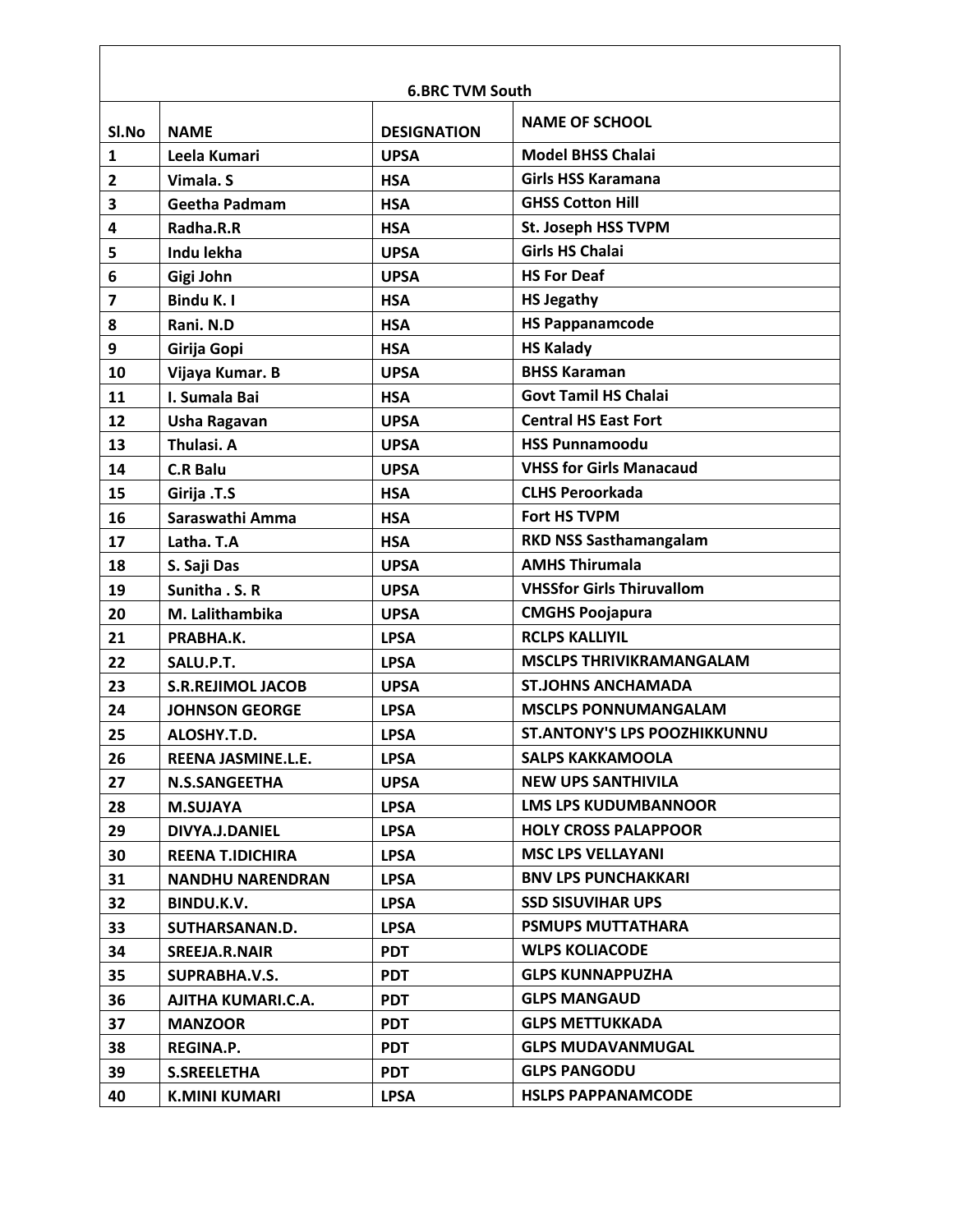| <b>7.BRC KANIYAPURAM</b> |                         |                    |                                      |
|--------------------------|-------------------------|--------------------|--------------------------------------|
| Sl.No                    | <b>NAME</b>             | <b>DESIGNATION</b> | <b>NAME OF SCHOOL</b>                |
| 1                        | R. Geetha               | <b>HSA</b>         | <b>GGHS Kaniyakulangara</b>          |
| 2                        | Lilly M.S               | <b>HSA</b>         | <b>GHS Sreekariyam</b>               |
| 3                        | <b>Santha Devi.S</b>    | <b>HSA</b>         | <b>GHS Kulathoor</b>                 |
| 4                        | Raja. K.R               | <b>UPSA</b>        | <b>GHS Kazhakuttom</b>               |
| 5                        | Shanavas.M.P            | <b>UPSA</b>        | <b>GHS Veiloor</b>                   |
| 6                        | S. Kanakambika          | <b>UPSA</b>        | <b>GHS Thundathil</b>                |
| $\overline{\mathbf{z}}$  | <b>Krishnakanth</b>     | <b>HSA</b>         | <b>GHS Neduveli</b>                  |
| 8                        | <b>Santhosh Babu</b>    | <b>HSA</b>         | <b>GHS Pirappancode</b>              |
| 9                        | M. Aisha Beevi          | <b>UPSA</b>        | <b>GHS Ayirooppara</b>               |
| 10                       | Sujeena                 | <b>UPSA</b>        | <b>GBHS Kaniyakulangara</b>          |
| 11                       | Geetha                  | <b>HSA</b>         | <b>LVHS Pothencode</b>               |
| 12                       | Jaya Kumar. G           | <b>HSA</b>         | <b>MVHS Thundathil</b>               |
| 13                       | Lekshmi                 | <b>UPSA</b>        | <b>SNGHS Chempazhanthi</b>           |
| 14                       | Dinesh. C.S             | <b>HSA</b>         | St. Augistnes Murukkumpuzha          |
| 15                       | Anitha. V.S             | <b>UPSA</b>        | <b>MBHS Kaniyapuram</b>              |
| 16                       | <b>Beena Rani</b>       | <b>UPSA</b>        | <b>MGHS Kaniyapuram</b>              |
| 17                       | Leeja Fernandez         | <b>HSA</b>         | <b>St. Vincent Kaniyapuram</b>       |
| 18                       | Pappachen               | <b>HSA</b>         | St. Michale's Kadinamkulam           |
| 19                       | Margret. T              | <b>UPSA</b>        | <b>Pallithura HSS</b>                |
| 20                       | Suja. B                 | <b>UPSA</b>        | St. Michale's Kadinamkulam           |
| 21                       | GIREESH.C.S             | <b>LPSA</b>        | <b>GLPS KARICHARA</b>                |
| 22                       | <b>BHASI.A</b>          | <b>LPSA</b>        | <b>GLPS THEKKADA</b>                 |
| 23                       | <b>AMBIKA KUMARI.P</b>  | <b>LPSA</b>        | <b>GLPS PUNKUMMOODU</b>              |
| 24                       | <b>NASEEHATHU BEEVI</b> | <b>LPSA</b>        | <b>GLPS NANNATTUKAVU</b>             |
| 25                       | <b>SUBAIDA BEEVI</b>    | <b>LPSA</b>        | <b>GLPS CHEERANIKKARA</b>            |
| 26                       | <b>REMANY.C</b>         | <b>LPSA</b>        | <b>GLPS KANNYAKULANGARA</b>          |
| 27                       | <b>JESEELA BEEVI.</b>   | <b>LPSA</b>        | <b>GLPS THALAYAL</b>                 |
| 28                       | SOOSAN JOSEPH           | <b>LPSA</b>        | <b>GLPS KOPPAM</b>                   |
| 29                       | LEENA.T                 | <b>LPSA</b>        | <b>GLPS PIRAPPANCODE</b>             |
| 30                       | <b>SUJA</b>             | <b>LPSA</b>        | <b>GLPS KUTTIYANI</b>                |
| 31                       | <b>MERY GOREITTI</b>    | <b>LPSA</b>        | <b>ST. THOMAS LPS VELI</b>           |
| 32                       | <b>GEETHA SUKUMARAN</b> | <b>LPSA</b>        | SAINIK LPS KAZHAKUTTOM               |
| 33                       | <b>JESSY MATHEW</b>     | <b>UPSA</b>        | <b>ST. THOMAS UPS POTHENCODE</b>     |
| 34                       | <b>LUSY ALOSYSIOUS</b>  | <b>UPSA</b>        | <b>ST.IGNATIOUS UPS PUTHENTHOPE</b>  |
| 35                       | <b>UDAYA KUMAR.L</b>    | <b>UPSA</b>        | <b>ST.ANDREWS UPS CHITTATTUMUKKU</b> |
|                          | PRASANNAKUMARI          |                    |                                      |
| 36                       | AMMA.D                  | <b>UPSA</b>        | <b>BPMUPS VETTUTHURA</b>             |
| 37                       | <b>KAMALAM</b>          | <b>UPSA</b>        | <b>EVUPS THONNAKKAL</b>              |
| 38                       | <b>SRREDEVI.P.S</b>     | <b>UPSA</b>        | <b>NEW UPS CHEERANIKKARA</b>         |
| 39                       | <b>LEELA KUMARI.B</b>   | <b>PDTR</b>        | <b>GUPS KANIYAPURAM</b>              |
| 40                       | <b>RAMLA BEEVI. M</b>   | <b>PDTR</b>        | <b>GUPS KALLOOR</b>                  |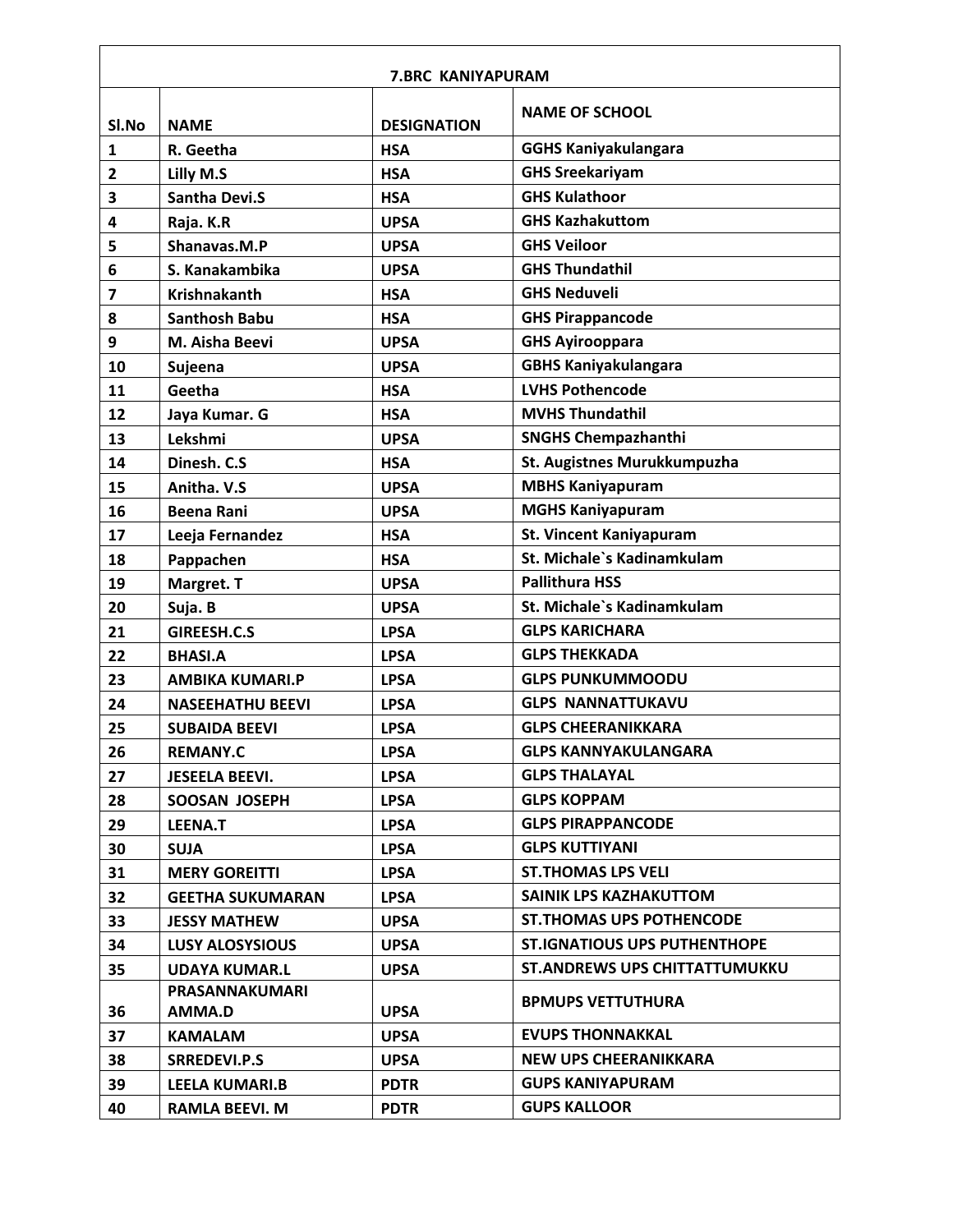| <b>8.NEDUMANGAD BRC</b> |                          |                    |                                  |
|-------------------------|--------------------------|--------------------|----------------------------------|
| SI.No                   | <b>NAME</b>              | <b>DESIGNATION</b> | <b>NAME OF SCHOOL</b>            |
| $\mathbf{1}$            | MITHRA.S.NAIR            | <b>LPSA</b>        | <b>Sankaramughom LPS</b>         |
| $\mathbf{2}$            | SHEEJA.R.V               | <b>LPSA</b>        | <b>Uzhamalackal LMPS</b>         |
| 3                       | <b>SREEKALA.S</b>        | <b>LPSA</b>        | <b>Vattappara LPS</b>            |
| 4                       | <b>JAYADAS.T.L</b>       | <b>LPSA</b>        | <b>Veliyanoor LPS</b>            |
| 5                       | <b>FLORENCE.M</b>        | <b>LPSA</b>        | <b>Changa St. Marys LPS</b>      |
| 6                       | <b>KUMARY SUBHA.K</b>    | <b>LPSA</b>        | <b>Chellamcode LPS</b>           |
| $\overline{\mathbf{z}}$ | <b>SHAFEEK.S</b>         | <b>ARABIC PT</b>   | <b>Chenamcode LMLPS</b>          |
| 8                       | DEEPARANI.A.V            | <b>LPSA</b>        | <b>Chullimanoor LMLPS</b>        |
| 9                       | <b>DILEEPKUMAR.B</b>     | <b>LPSA</b>        | <b>Enchapuri WLPS</b>            |
| 10                      | <b>SUMOL.K.S</b>         | <b>LPSA</b>        | Ettamkallu Vidyadiraja LPS       |
| 11                      | <b>BIJU.K</b>            | <b>LPSA</b>        | <b>Kalathukal LPS</b>            |
| 12                      | <b>SR. LIZY ABRAHAM</b>  | <b>UPSA</b>        | <b>Kazhanad LFLPS</b>            |
| 13                      | GEETHA, K, F             | <b>LPSA</b>        | <b>Kazhanad UPS</b>              |
| 14                      | <b>SUDHEER.A</b>         | <b>LPSA</b>        | <b>Mundela TLPS</b>              |
| 15                      | <b>RAJAN.C</b>           | <b>LPSA</b>        | <b>Parantode LPS</b>             |
| 16                      | <b>VIJAYALEKSHMI.M</b>   | <b>HINDI</b>       | <b>Parantode Pt.UPS</b>          |
| 17                      | <b>DEEPA.S.R</b>         | <b>LPSA</b>        | <b>Pazhakutty LPS</b>            |
| 18                      | LINI.P.R                 | <b>LPSA</b>        | <b>Puthukulangara LPS</b>        |
| 19                      | <b>AMBILI.S</b>          | <b>LPSA</b>        | <b>Karakulam UPS</b>             |
| 20                      | <b>BEENA.R.G</b>         | <b>UPSA</b>        | <b>GTHS MEENANKAL</b>            |
| 21                      | <b>RABIYATHU BEEVI.A</b> | <b>UPSA</b>        | <b>Vettampally KKVUPS</b>        |
| 22                      | <b>REMADEVI.V</b>        | <b>PD TEACHER</b>  | <b>GHSS VELLANAD</b>             |
| 23                      | <b>GAYATHRI.V.N</b>      | <b>UPSA</b>        | <b>Kokkottela NSSUPS</b>         |
| 24                      | <b>REMADEVI.R</b>        | 7 MAL              | <b>GHSS POOVATHOOR</b>           |
| 25                      | V.N.Sujarani             | <b>UPSA</b>        | <b>GHSS Aruvikkara</b>           |
| 26                      | LEELA.T                  | <b>SANSKRIT</b>    | <b>Chullimanoor SHUPS</b>        |
| 27                      | <b>GEETHA,K</b>          | <b>SANSKRIT</b>    | <b>Nedumangad BUPS</b>           |
| 28                      | <b>SREEKUMAR.G</b>       | <b>LPSA</b>        | <b>Chullimanoor LPS</b>          |
| 29                      | <b>DEEPTHY GEORGE</b>    | <b>UPSA</b>        | <b>Aruviode St. Ritas UPS</b>    |
| 30                      | <b>ARUN</b>              | <b>UPSA</b>        | <b>Attukal UPS</b>               |
| 31                      | <b>MADHUBALA.N</b>       | HSA                | <b>GHSS ARUVIKARA</b>            |
| 32                      | <b>Mini Mathew</b>       | <b>MATHS</b>       | <b>GOVT GIRLS HSS NEDUMANGAD</b> |
| 33                      | <b>SUJA .D</b>           | <b>HSA</b>         | <b>GOVT TRIBAL HS MEENANKAL</b>  |
| 34                      | PREETHA.R                | <b>MAL</b>         | <b>GOVT VHSS ARYANAD</b>         |
| 35                      | <b>G.SHEELAKUMARY</b>    | <b>PET</b>         | <b>GHSS THOLICODE</b>            |
| 36                      | <b>USHA NELSON</b>       | <b>BIO</b>         | <b>LMS HSS VATTAPARA</b>         |
| 37                      | <b>SUMITHA .PS</b>       | <b>NS</b>          | <b>GHSS KARIPOOR</b>             |
| 38                      | <b>BEENA</b>             | <b>MALAYALAM</b>   | <b>GOVT VHSS NEDUMANGAD</b>      |
| 39                      | <b>T. ULAAS</b>          | <b>HINDI</b>       | <b>SNV HS ANAD</b>               |
| 40                      | <b>DEEPA L.V</b>         | <b>SS</b>          | <b>PNM KMVHSS PANAVOOR</b>       |
|                         |                          |                    |                                  |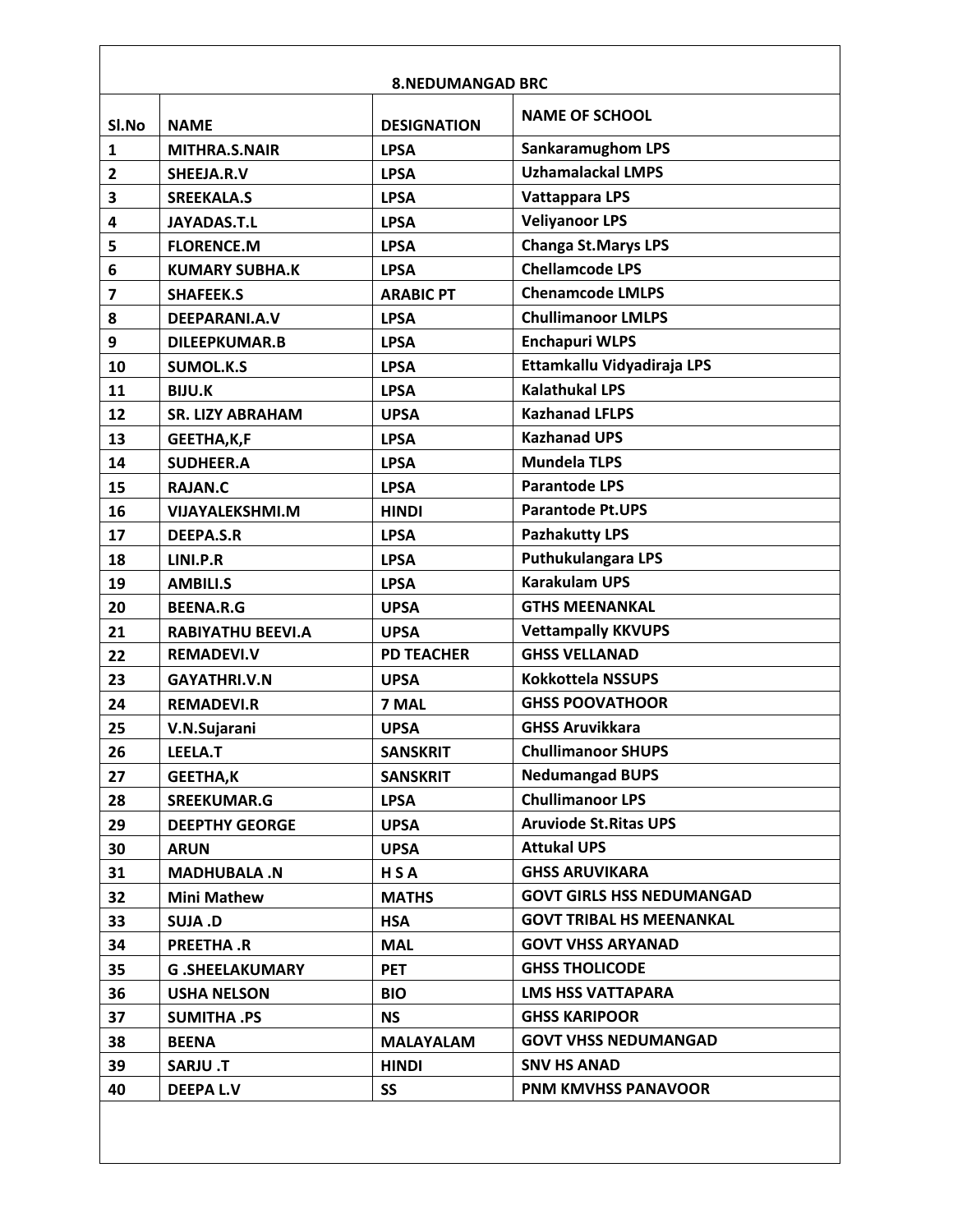|                         |                          | <b>9KILIMANOOR BRC</b> |                                  |
|-------------------------|--------------------------|------------------------|----------------------------------|
| <b>NO</b>               | <b>TEACHER</b>           | <b>DESIGNATION</b>     | <b>SCHOOL</b>                    |
| $\mathbf{1}$            | A.Najeeha Beevi          | <b>UPSA</b>            | Govt.H.S.S.Pallickal             |
| $\mathbf{2}$            | R.Asha                   | <b>UPSA</b>            | <b>RRVGHSS Kilimanoor</b>        |
| 3                       | <b>George Mathew</b>     | <b>UPSA</b>            | <b>Govt.HSS Navaikulam</b>       |
| 4                       | <b>Babusenan Pillai</b>  | <b>UPSA</b>            | <b>Govt HS Pakalkuri</b>         |
| 5                       | <b>Mohammed Ismail.A</b> | <b>UPSA</b>            | <b>Govt HSS Kilimanoor</b>       |
| 6                       | Sofi Ahammed             | <b>UPSA</b>            | <b>Govt.Town UPS Kilimanoor</b>  |
| $\overline{\mathbf{z}}$ | Vijayalekshmi.R          | <b>UPSA</b>            | <b>Govt.UPS Peroor Vadassery</b> |
| 8                       | Vanaja.V                 | <b>UPSA</b>            | <b>SNVUPS Pulimath</b>           |
| 9                       | Lillykumary              | <b>UPSA</b>            | <b>Special UPS Kilimanoor</b>    |
| 10                      | Sindhu.S.R               | <b>UPSA</b>            | <b>SNVUPS Kattuputhussery</b>    |
| 11                      | Mini.V.C                 | <b>UPSA</b>            | <b>SNUPS Thevalakkad</b>         |
| 12                      | Lalamma.O                | <b>UPSA</b>            | <b>BVUPS Navaikulam</b>          |
| 13                      | Manju.V.B                | <b>LPSA</b>            | Panchayath UPS Manjappara        |
| 14                      | Divya.B.K                | <b>LPSA</b>            | Govt.LPS Kizhakkanela            |
| 15                      | <b>Binithakumari.R</b>   | <b>LPSA</b>            | <b>Govt.LPS Madavoor</b>         |
| 16                      | Radhamani Amma.B         | <b>LPSA</b>            | <b>Govt.LPS Pakalkuri</b>        |
| 17                      | Sreeja.R.S               | <b>LPSA</b>            | <b>Govt.LPS Vettiyara</b>        |
| 18                      | Jayakumar.P.J            | <b>LPSA</b>            | <b>Govt.MLPS Navaikulam</b>      |
| 19                      | Parvathy.V               | <b>LPSA</b>            | <b>GLPS Mevarkal</b>             |
| 20                      | Vijayakumar.B            | <b>LPSA</b>            | <b>Govt.CNPSLPS Madavoor</b>     |
| 21                      | Pradeep                  | <b>LPSA</b>            | <b>Govt.VSLPS Nagaroor</b>       |
| 22                      | <b>Resmy Bhadran</b>     | <b>LPSA</b>            | Govt.LPS Kattapparambu           |
| 23                      | SheenaBai Amma.O         | <b>LPSA</b>            | <b>Govt.LPS Pullayil</b>         |
| 24                      | Shyju.S.S                | <b>LPSA</b>            | <b>Govt.LPS Aroor</b>            |
| 25                      | Lissy.A.C                | <b>LPSA</b>            | <b>Govt.LPS Parakkulam</b>       |
| 26                      | Beenakumary.G            | <b>LPSA</b>            | <b>LMLPS Melporunthamon</b>      |
| 27                      | Sudha.D                  | <b>LPSA</b>            | <b>MGMLPS Parakunnu</b>          |
| 28                      | Sreeja.R                 | <b>LPSA</b>            | <b>PVLPS Kailasamkunnu</b>       |
| 29                      | Raseena.S                | <b>LPSA</b>            | <b>MLPS Njarayilkonam</b>        |
| 30                      | Biji.B.K                 | <b>LPSA</b>            | <b>PVLPS Pavalla</b>             |
| 31                      | <b>S. ANOOP</b>          | <b>SS</b>              | <b>GHSS NAVAIKULAM</b>           |
| 32                      | Gopan J S                | HSA Hindi              | <b>GVHSS PAKALKURY</b>           |
| 33                      | SANU.S                   | H.S.A (PS)             | <b>GHSS KILIMANOOR</b>           |
| 34                      | <b>G.JAYAKRISHNAN</b>    | <b>ENG</b>             | <b>NSS HS MADAVOOR</b>           |
| 35                      | <b>ANIL KUMAR.K</b>      | <b>MAL</b>             | <b>GHSS KODUVAZHANOOR</b>        |
| 36                      | <b>A.SOFIDA BEEVI</b>    | <b>PET</b>             | <b>GHSS PALLICKAL</b>            |
| 37                      | <b>K.RAGHAVA VARMA</b>   | <b>MATHS</b>           | <b>RRVGHSS KILIMANOOR</b>        |
| 38                      | <b>ANEESA</b>            | <b>ENGLISH</b>         | <b>GHSS THATTATHUMALA</b>        |
| 39                      | <b>GEETHA KUMARI</b>     | <b>BIOLOGY</b>         | <b>RRV BHSS KILIMANOOR</b>       |
| 40                      | <b>S.SASIKALA</b>        | <b>HINDI</b>           | <b>DB HS VAMANAPURAM</b>         |

 $\mathbf{r}$